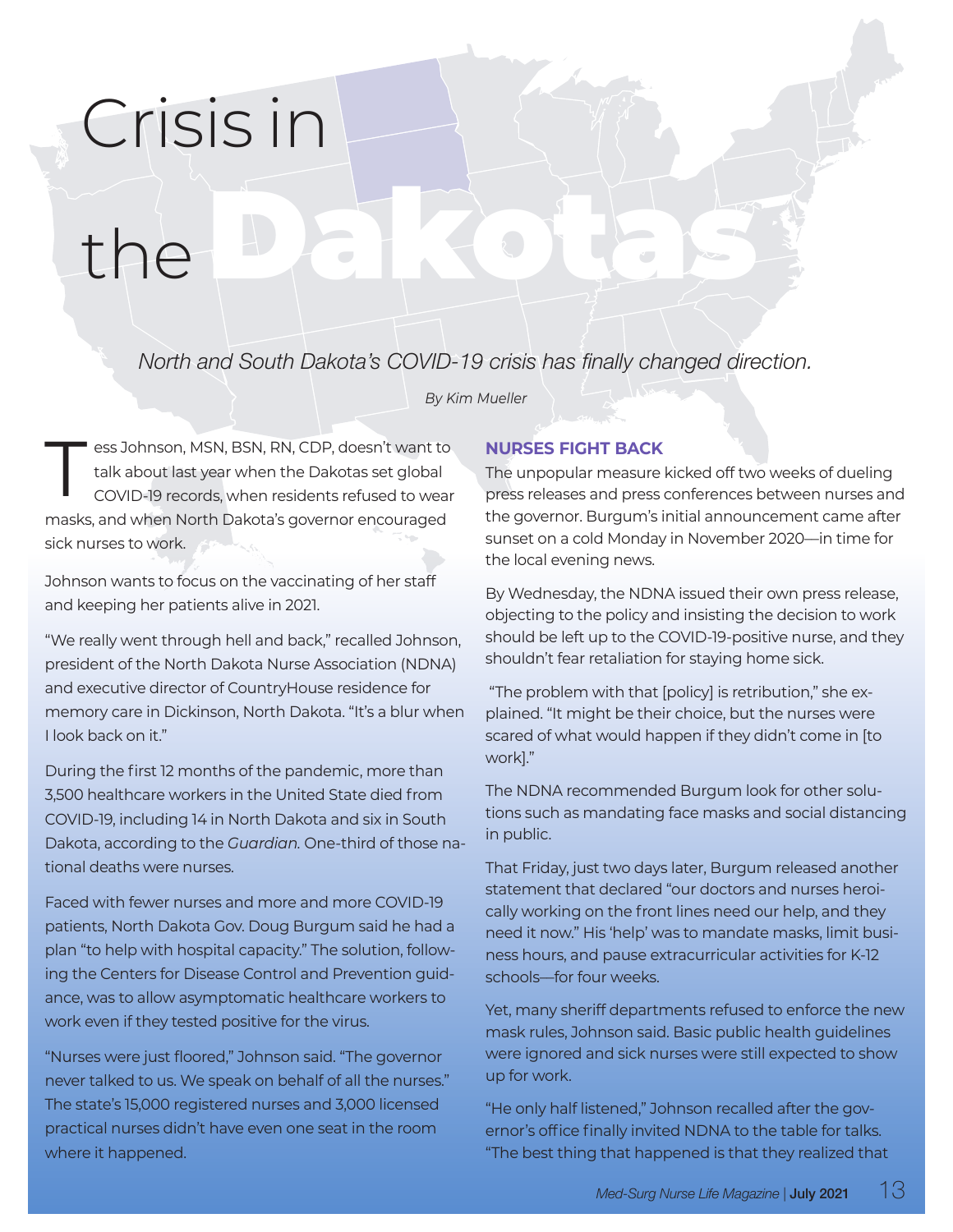we were a force. The hardest thing at that point was we were contradicting ourselves."

Allowing COVID-19-positive nurses to work sends conflicting messages, she said. On one hand, nurses say they care about patients' health and wellbeing; on the other hand, asymptomatic nurses knowingly come into contact with their patients and risk infecting them.

"A nurse who is asymptomatic is still ill, and his or her body needs to recuperate," Johnson said. "And they should not be working in a high-risk and potentially deadly environment. Nurses should be at home and following the CDC guidelines that apply to everybody else."



*Tess Johnson*

These largely rural areas experienced only mild outbreaks during the spring and summer when COVID-19 infections and deaths devastated other parts of the country. Some rural residents might have incorrectly believed the deadly virus was a city problem, Dr. Doug Griffin, chief medical officer at Sanford Medical Center in Fargo, N.D., told NPR's *Morning Edition.*

"I think what has surprised me is that really—just in a matter of days—it's like we opened up a spigot and a huge number of patients influx to us," he said.

#### **COVID-19 CAME ON TWO WHEELS**

Many believe South Dakota primed the pump with several super spreader events where hundreds of thousands of attendees did not wear masks or socially distance. An Independence Day celebration at Mount Rushmore attracted an announced crowd of 7,500 who came to the Black Hills from around the country to see then-President Donald Trump.

In September, Huron, South Dakota (population 14,000), held the annual state fair where 108,000 people came to see the antique tractor display, eat cotton candy and ride the Ferris wheel. Although attendance was 50% less than the previous pre-pandemic year, people in South Dakota and surrounding states spent about \$1.3 million before they went home, fair organizers proudly boasted.

Not to miss out on the economic bump, Sturgis, South Dakota (population 7,000), held two rallies. Their weeklong Mustang Rally came in September followed by their 80th Annual Motorcycle Rally in August. Considered the holy grail for bikers, the 10-day motorcycle event attracted 400,000 people and lots of negative national publicity.

"It was a stupid idea," said Mike Wildermuth, RN, CMSRN, who works at Sioux Falls Specialty Hospital in South Dakota. "Anytime you get that many people together when we are having a pandemic, it is foolish."

Sturgis residents echoed Wildermuth's feelings according to a city-sponsored survey that showed 60% of the responders wanted to postpone the rally. Local public officials pleaded with organizers to cancel the event. Public health officials asked bikers to stay at home.

The governor's policy also put coworkers at risk, said Kelly Michelson, MD, MPH, director of the Center for Bioethics and Medical Humanities at Northwestern University's Feinberg School of Medicine. Recent studies show that COVID-19 spreads in hospitals from nurse to nurse even more than from patient to nurse, Michelson told *Medscape Medical News.*

"When [care providers] go to break rooms and take their masks off, where they can't distance, this is how it's spreading, and this is going to make it worse," she said.

#### **"DON'T GO TO NORTH DAKOTA"**

The governor's four-week mask mandate was too little, too late. Johnson said state officials' failure to follow evidence-based strategies earlier in the year left the state in dire straits––and nurses are paying the price.

"We are now desperately trying to play catch-up and finding ourselves in a true crisis," she said. "…Even the [travel nurses] were like, 'Don't go to North Dakota. It is a mess.'"

"We were spending so much time trying to recruit new nurses during a nursing shortage and trying to keep our own nurses here, and [travel nurses] were telling them to run away. It was terrifying."

But North Dakota wasn't the only state reeling from escalating COVID-19 rates at the end of 2020. The entire region––including South Dakota, Wisconsin, Iowa, Minnesota and Montana––recorded rises in COVID-19 cases as national rates declined.